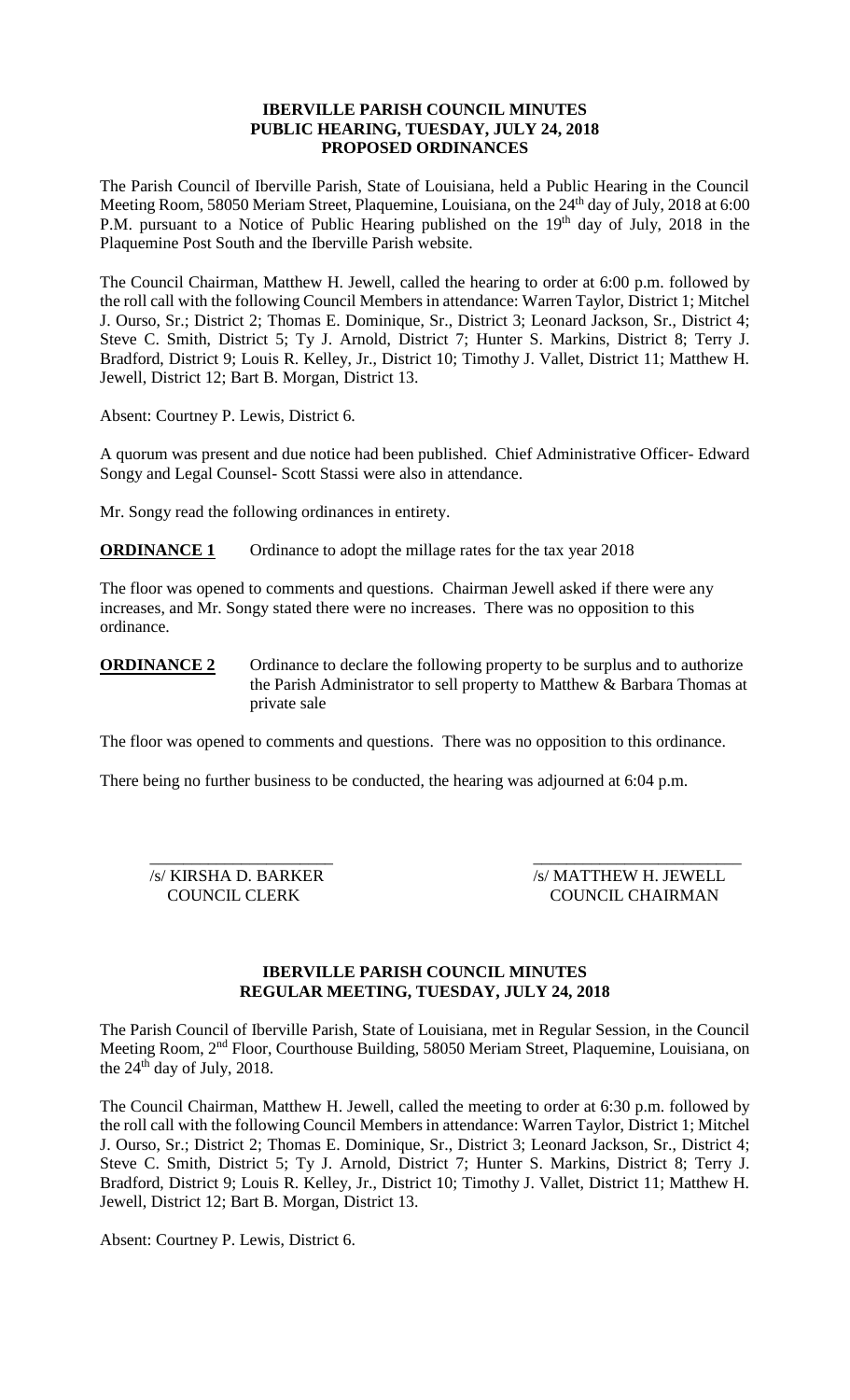Parish President- J. Mitchell Ourso, Jr., Chief Administrative Officer- Edward Songy and Legal Counsel- Scott Stassi were also in attendance.

A quorum was present and due notice had been published on the  $19<sup>th</sup>$  day of July, 2018. The Pledge of Allegiance followed. A moment of silence was held for Mrs. Shirley Dominique Cobb, the sister of Councilman Thomas Dominique, Sr.

Council Chairman Jewell called for anyone wanting to make public comments to register with the Clerk. No one registered to speak.

### PRESENTATIONS AND APPEARANCES

- A) Proclamation recognizing Plaquemine Bank  $&$  Trust's 50<sup>th</sup> Anniversary
	- President Ourso read aloud a proclamation in honor of Plaquemine Bank & Trust's 50<sup>th</sup> Anniversary.
	- Plaquemine Bank & Trust President and CEO, Mr. Steve Panepinto accepted the proclamation. He introduced the Board of Directors and the Bank Officers and thanked them for their years of service and dedication.
- B) Presentation by Access Health Louisiana
	- This agenda item was passed on.
- C) Audit Presentation by Baxley & Associates- Ms. Margaret Pritchard
	- Ms. Margaret Pritchard, representing Hugh Baxley and Associates, LLC. presented the 2016 Iberville Parish Comprehensive Annual Financial Report.
	- Ms. Pritchard began summarizing page 17 of the audit report which is the statement of net position. Total assets for the year were \$196,500,344 which increased \$12.2 million over the year. Total liabilities were \$29,070,578 with an increase of \$260,000 over the year. The total net position was \$169,916,672 with an increase of \$11 million for the year.
	- Ms. Pritchard also summarized page 18 of the audit report which is the statement of activities page. Total governmental expenses were \$37,801,243 with an increase of \$1.6 million over the previous year. Total business type activities were \$5,867,747 which were expenses for the Utility Department, with an increase of \$917,000. The next column is the total for charges of services which were \$3,135,548 million, which increased \$194,000 over the year. The total for charges of services for the Utility Department was \$5,446,497 million with an increase of \$833,000. There was a \$1.3 million decrease in operating and capital grants. General revenues were \$35,813,855 with a \$2.3 million decrease from the previous year. The net income for the year was \$11,088,312.
	- There was only 1 audit finding for the year. Page 140 summarizes the finding.
	- The Agreed-Upon Procedures section is a new requirement per the Louisiana Legislative Auditor, and those procedures begin on page 143. Ms. Pritchard summarized the findings.
	- The audit regulations are 32 now and are going down to 22 or 24 regulations for next year.
	- Chairman Jewell stated last year the Council adopted a comprehensive travel policy including meal reimbursement limits which is the first in its history to be done. He commended the Council.

### APPROVAL OF MINUTES

Upon a motion by Councilman Taylor, and seconded by Councilman Vallet, it was moved to wave the reading of the minutes of June 19, 2018 and approve as written. The motion having been duly submitted to a vote was duly adopted by the following yea and nay votes on roll call:

YEAS: Taylor, Ourso, Dominique, Jackson, Smith, Lewis, Arnold, Markins, Bradford, Kelley, Vallet, Morgan. NAYS: None. ABSTAIN: None. ABSENT: None.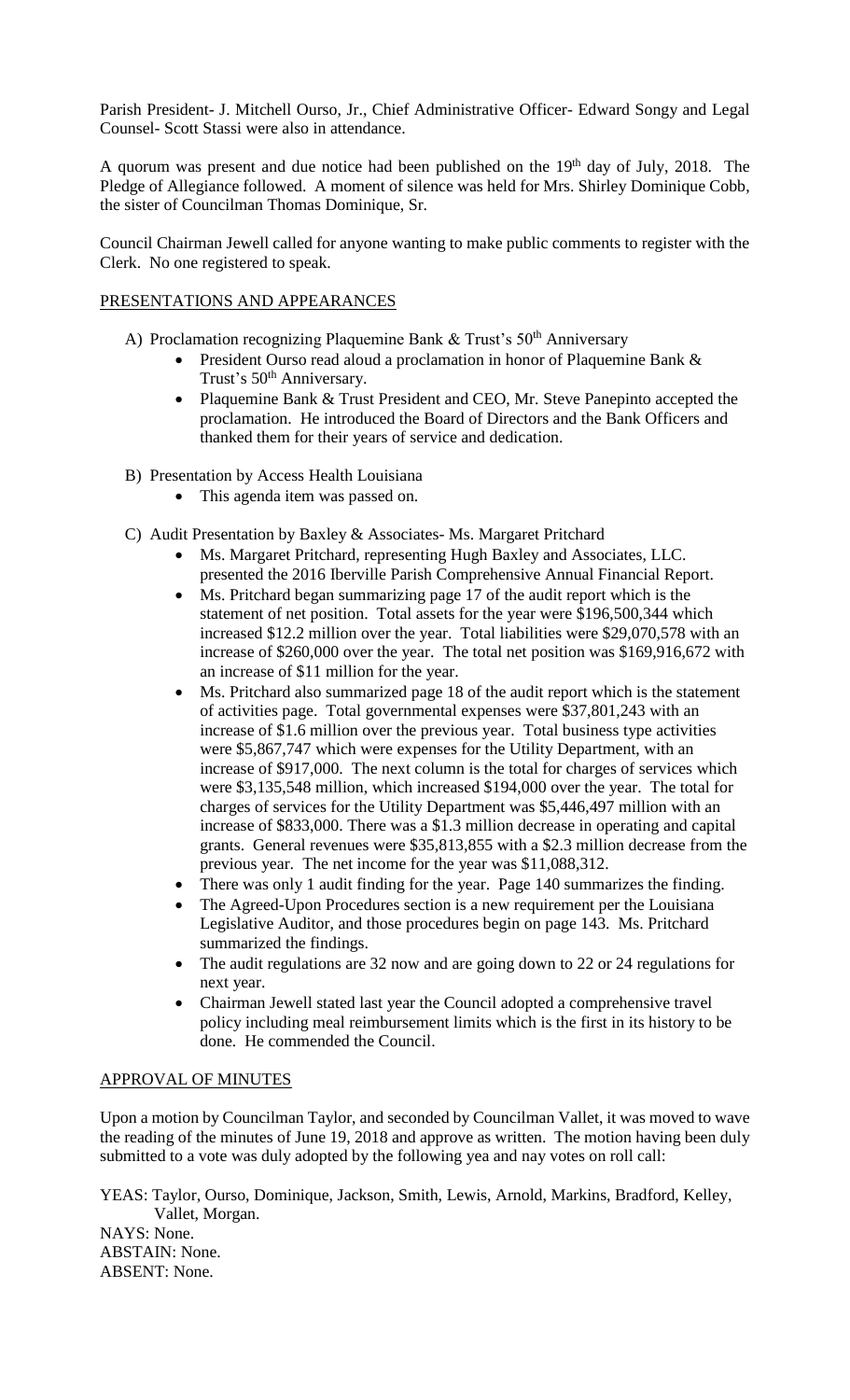The motion was declared adopted by the Chairman.

# PRESIDENT'S REPORT

President Ourso reported on the following:

- President Ourso stated the audit shows the Parish went over the 5% allotment for the roads, drainage, and solid waste. He calls it the supply and demand; when the residents ask for these improvements, the Parish provides it.
- Manchac Road is finally complete and the Alligator Bayou Floodgates will be open at 8 am tomorrow morning. EOC will perform a ring down to let the residents know it is now open.
- The water intake at Jack Millers is being compromised with low water at the Intracoastal. The Intracoastal is at its lowest point and the Parish is digging out the intake to get the water to the water line. Corps of Engineers at the Port Allen Lock were asked to open the locks to allow the Mississippi River to flow into the Intracoastal. It will take at least a day to see the water rise. Right now everything is operating, but it's a costly expense for the barge and keeping the intake open for water flow.
- On Thursday, July 26, 2018 the contractor will begin putting the roof onto the third floor of the Courthouse.
- The final phase of the courthouse projects will include a parking lot extension that will cost around \$250,000. President Ourso wants cooperation with the elected officials and their employees to allow the public premium parking spots.
- SPP III, (Shintech Plaquemine Plant III) is currently being constructed. They have begun the site work for SPP III, and they are completing SPP II.
- The Maringouin Council on Aging is still expected to be complete by the end of the year.
- Pictures of the drainage project on Tenant Road that went over the 5% were presented to the Council. President Ourso stated the contractor did a beautiful job on the ditch.
- Enterprise Boulevard South which is the small concrete portion from the Parish Jail to the Belleview Road, will have a bike path along that section.
- Exxon Mobil's pipelines run across Enterprise Boulevard North, which is from Bayou Jacob Road to Hwy 1148 (Choctaw). There is a crude oil pipeline underneath the road that has damage, and Exxon Mobil wants to repair the pipeline. On August 5, 2018 at 5:00 p.m., the road will be shutdown to vehicular traffic, from Hwy 1148 to John Britton, the Parish's burn site. They will begin work on August 6, 2018 and are granted 2 weeks to repair it. The road will be compact with fill material once they are finished, and the Parish will have to put the layaway over it. The Parish will perform a ring down on August 2, 2018 letting the residents know about the road closure. If there is an emergency they will use the old evacuation route.
- Pictures of the rifle range's progress were presented to the Council. The cement has been poured and the grass is growing. The facility does have water now. They are waiting on Entergy for the electricity, which will hopefully be done in August.
- President Ourso issued a permit to Walgreens. The shopping center across from Popeye's will be demolished. The donut shop did not want to move out of the shopping center even though their lease expires in January of 2019. The owner had demands that Walgreens could not agree to, so they will remain there until January, and then he will move to the old Chicken Shack building.
- The former Jack in the Box building has been purchased by Wendy's for \$750,000.
- The old shopping center behind Goodyear needs to be condemned. Industries do not want to invest in our community because of these blighted areas.
- The garbage contracts are four year terms. Ms. Mann and Ms. Swacker with Republic Waste Services, Inc. have met with President Ourso and have had many opportunities to improve their brush truck / boom truck pick up. The Parish has spent hundreds of thousands of dollars with our own boom truck and prisoner workers. President Ourso sent a certified letter to Ms. Mann and Ms. Swacker, with Republic, stating the Parish wants to do away with their service at the end of the contract. He wants a new contractor in place by August 31, 2018. President Ourso wants to sign a new contract with Pelican Waste, LLC who is promising two boom trucks and one rear loader. They replied to his certified letter stating they are giving this to their legal advisors. President Ourso is asking the Council by vote to allow him to sign a contract with Pelican Waste to start on August 31,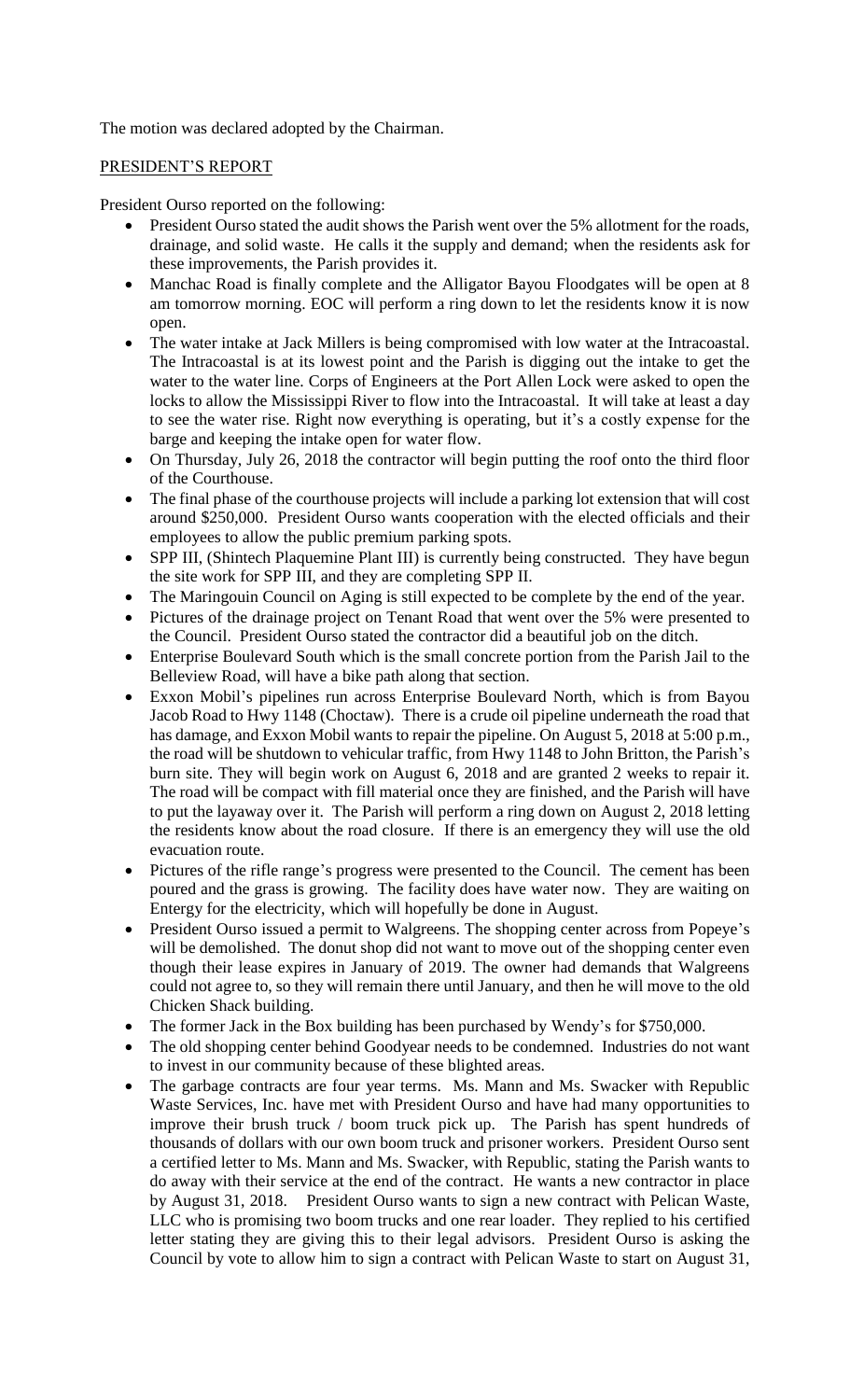2018 for boom truck pick up. The Parish Administration want to separate the garbage pick up contract from the boom truck pick up contract.

Councilman Dominique thanked President Ourso for the beautiful work done on the Tenant Road drainage project.

Councilman Vallet asked CAO, Edward Songy if it is legal to enter into the contract with Pelican Waste, and Mr. Songy stated yes as long as they are given 30 days' notice.

# **MOTION TO AUTHORIZE THE PARISH PRESIDENT TO SIGN A CONTRACT WITH PELICAN WASTE**

Upon a motion by Councilman Taylor, and seconded by Councilman Smith, it was moved to authorize the Parish President to cancel the portion of the solid waste contract related to the "boom truck" service currently with Republic Waste Services, Inc. and to negotiate a new contract specifically for "boom truck" service with Pelican Waste, LLC to the end of December 2019 in the best interest of the Parish. The motion having been duly submitted to a vote was duly adopted by the following yea and nay votes on roll call:

YEAS: Taylor, Ourso, Dominique, Jackson, Smith, Lewis, Arnold, Markins, Bradford, Kelley, Vallet, Morgan.

NAYS: None. ABSTAIN: None. ABSENT: None.

The motion was declared adopted by the Chairman on July 24, 2018.

#### CHAMBER OF COMMERCE REPORT

Mr. Hank Grace was not present.

#### FINANCIAL REPORT

Finance Director, Randall Dunn asked the Council if they had any questions regarding the 2017 Comprehensive Annual Financial Report. Councilman Smith asked if this report is comparable to previous years, and Mr. Dunn stated this year is the first year of the "Agreed upon Procedures." The overage of 5% for certain projects happens from time to time due to the project beginning at the end of the year after the budget has been adopted. The new auditor's policy and procedures has improved the Finance Department and they have adopted a new procedures manual.

#### OLD BUSINESS

#### **ORDINANCE IPC# 009-18**

### **ORDINANCE TO ADOPT THE MILLAGE RATES FOR THE TAX YEAR 2018**

BE IT ORDAINED by the Iberville Parish Council, Louisiana, in an open meeting held on July 24, 2018 and conducted in accordance with the open meetings law, the provisions of Article VII, Section 23(B) and (C) of the 1974 Constitution and LSA-R.S. 47:1705(b)(1) and (2) that the following millage rates be and hereby are levied upon the dollar of the assessed valuation of all property subject to ad valorem taxation within Iberville Parish for the year 2018 for the purpose of raising revenues and appropriating to the respective funds:

### MILLAGE

General Alimony (LLA MN 1042007) 2.49 mills

General Alimony within the City of 1.24 mills Plaquemine, City of St. Gabriel, Town of White Castle, and the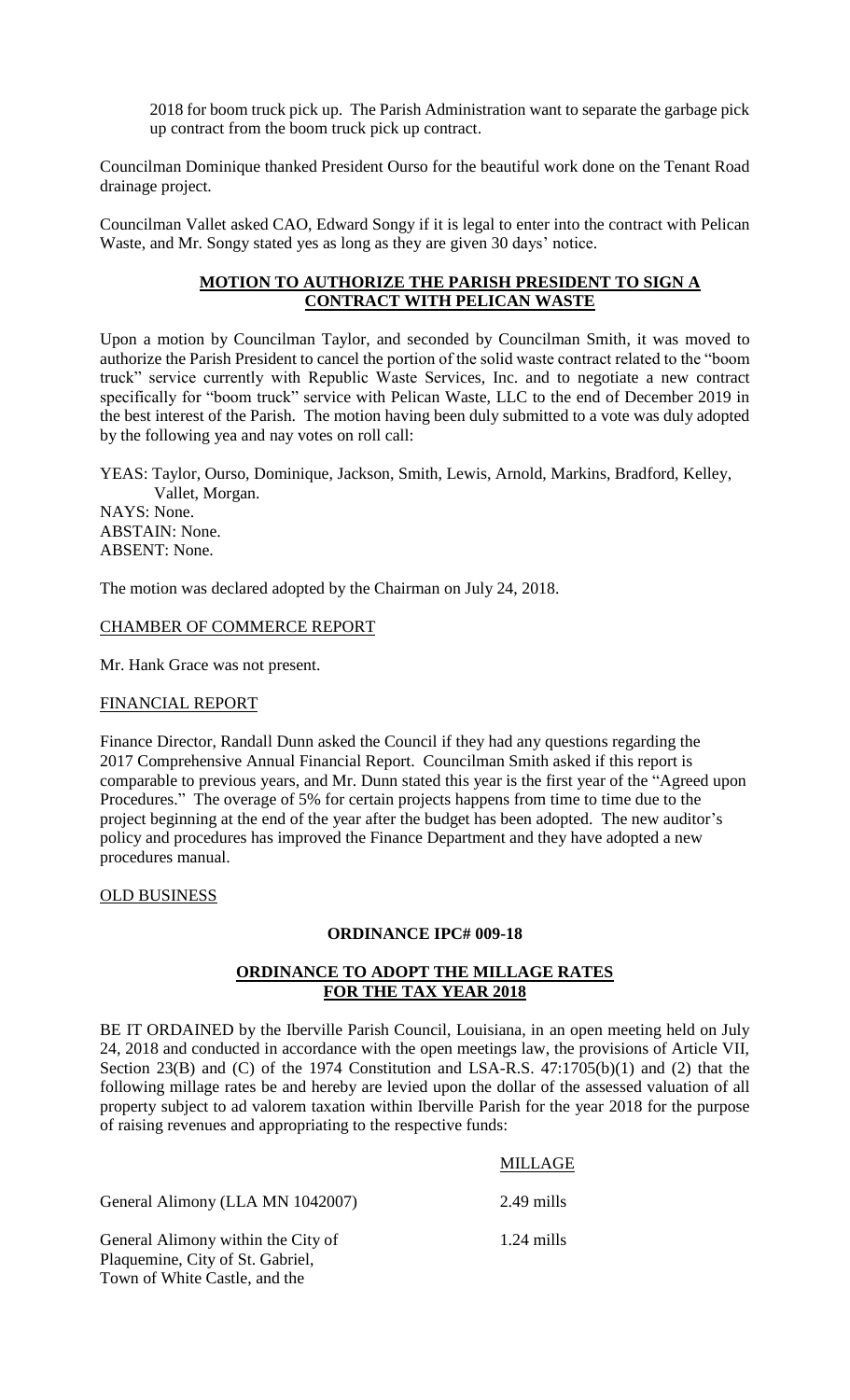Town of Maringouin (Exempted Municipalities per Article 6, Section 26 (C) or (D) of the 1974 Constitution of the State of Louisiana.) (LLA MN 1042008)

| Fire District No. 2 (LLA MN 1042020)         | 6.78 mills |
|----------------------------------------------|------------|
| Public Building Maintenance (LLA MN 1042036) | 3.00 mills |
| Parish Wide Drainage (LLA MN 1042012)        | 5.00 mills |
| Library Maintenance Fund (LLA MN 1042011)    | 4.00 mills |
| Fire District No. 1 (LLA MN 1042021)         | 3.95 mills |

SECTION 2. Be It Further Ordained by the Iberville Parish Council, Louisiana that the method of collections of said taxes, the time of its delinquency, penalties and other matters relating thereto, shall be as now provided by the law for the collection of State Taxes.

SECTION 3. Be it Further Ordained by the Iberville Parish Council, Louisiana that all ordinances or parts of ordinances in conflict with this ordinance herewith be and the same hereby are specifically repealed.

SECTION 4. Be It Further Ordained that the Assessor of the Parish of Iberville shall extend upon the assessment roll for the year 2018 taxes herein levied, and the tax collector of Iberville Parish shall collect and remit the same to the Iberville Parish Council in accordance with law.

The foregoing ordinance which was previously introduced at the meeting of the Iberville Parish Council on June 19, 2018 and a summary thereof having been published in the official journal on July 19, 2018, the public hearing on this ordinance held on the  $24<sup>th</sup>$  day of July, 2018, at 6:00 p.m., in the Council Meeting Room, 58050 Meriam Street, Plaquemine, Louisiana, was brought up for final passage with a motion by Councilman Arnold, and seconded by Councilman Bradford, having been duly submitted to a vote, the ordinance was duly adopted by the following yea and nay vote on roll call:

YEAS: Taylor, Ourso, Dominique, Jackson, Smith, Lewis, Arnold, Markins, Bradford, Kelley, Vallet, Morgan. NAYS: None. ABSTAIN: None. ABSENT: None.

The ordinance was declared adopted by the Chairman on the  $24<sup>th</sup>$  day of July, 2018.

#### **ORDINANCE IPC# 010-18**

#### **ORDINANCE TO DECLARE THE FOLLOWING PROPERTY TO BE SURPLUS AND TO AUTHORIZE THE PARISH ADMINISTRATOR TO SELL PROPERTY TO MATTHEW & BARBARA THOMAS AT PRIVATE SALE**

WHEREAS the Parish of Iberville has a tax interest in the properties described below which have been adjudicated for non-payment of property taxes.

WHEREAS the properties described below are not needed for public purposes and should be declared surplus and sold at public sale and/or full ownership acquired by the Iberville Parish Council pursuant to the terms of Ordinance #002-13 and the Iberville Parish Adjudicated Properties Program administered by the Parish Administrator.

WHEREAS the following properties have been adjudicated to the Iberville Parish Council for non-payment of taxes and remain in tax adjudicated status:

WHEREAS the adjudicated property listed herein has been maintained for at least one year by an adjoining landowner. Section 14 of IPC Ordinance #002-13 states: "Notwithstanding any provision of this Ordinance, Iberville Parish Council may, pursuant to the provisions of La. R.S.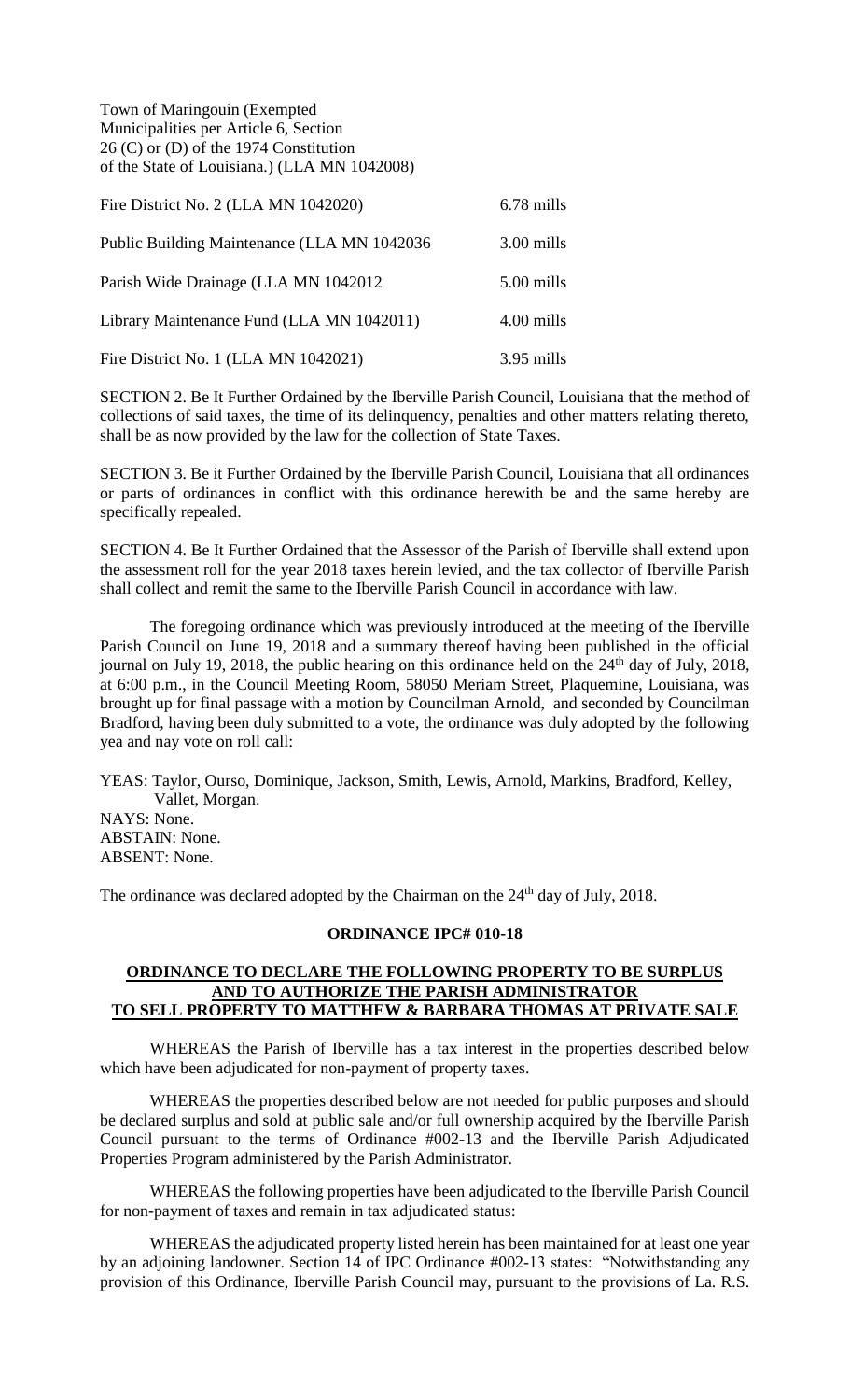47:2201(2)(B), as revised by Act 511 of 2009, allow adjoining landowners of an adjudicated property which constitutes an adjudicated vacant lot to purchase the adjudicated vacant lot for any price set by Iberville Parish Council without any public bidding at a public meeting of the Iberville Parish Council provided that Iberville Parish Council determines that the adjoining landowner has maintained the property for a period of one (1) year prior to the sale. Such sale shall be deemed a public sale under the provisions of this subpart."

WHEREAS contingent upon the requirements of law being met, including but not limited to, proper notice to any interested parties, advertisement in the official journal of Iberville Parish and the production of the three sworn affidavits attesting to the adjoining landowner's maintenance of the adjudicated lots, the Iberville Parish Council desires, and intends to sell the following properties:

1.) Parcel # 8301357958

Tax debtor: Lester Granger

Location of property: Plaquemine Street

Adjoining landowner intending to acquire ownership: Matthew & Barbara Thomas

Suggested price: \$1,300.00

BE IT ORDAINED that the property described above is not needed for public purposes and is declared to be surplus and should be returned to commerce.

BE IT FURTHER ORDAINED that the property described above shall be sold to the adjoining landowner listed in accordance with the terms of Ordinance # 002-13 and the Iberville Parish Adjudicated Property Program as administered by the Parish Administrator.

BE IT FURTHER ORDAINED that the adjoining landowner of the adjudicated property may purchase the adjoining property for the price suggested above unless another price is designated by the Iberville Parish Council.

BE IT FURTHER ORDAINED that all ordinances or resolutions or parts thereof in conflict herewith are hereby repealed.

BE IT FURTHER ORDAINED should any part of this ordinance be declared null, void, invalid, illegal or unconstitutional, the remainder of the said ordinance shall remain in full force and effect.

This ordinance shall become effective on this the 24<sup>th</sup> day of July, 2018.

The foregoing ordinance which was previously introduced at the meeting of the Iberville Parish Council on June 19, 2018 and a summary thereof having been published in the official journal on July 19, 2018, the public hearing on this ordinance held on the  $24<sup>th</sup>$  day of July, 2018, at 6:00 p.m., in the Council Meeting Room, 58050 Meriam Street, Plaquemine, Louisiana, was brought up for final passage with a motion by Councilman Arnold, and seconded by Councilman Bradford, having been duly submitted to a vote, the ordinance was duly adopted by the following yea and nay vote on roll call:

YEAS: Taylor, Ourso, Dominique, Jackson, Smith, Lewis, Arnold, Markins, Bradford, Kelley, Vallet, Morgan. NAYS: None. ABSTAIN: None.

ABSENT: None.

The ordinance was declared adopted by the Chairman on the  $24<sup>th</sup>$  day of July, 2018.

### NEW BUSINESS

- A) Introduction of Ordinances
- 1) None.
- B) Form a Parks & Recreation Committee served by all Iberville Parish Council members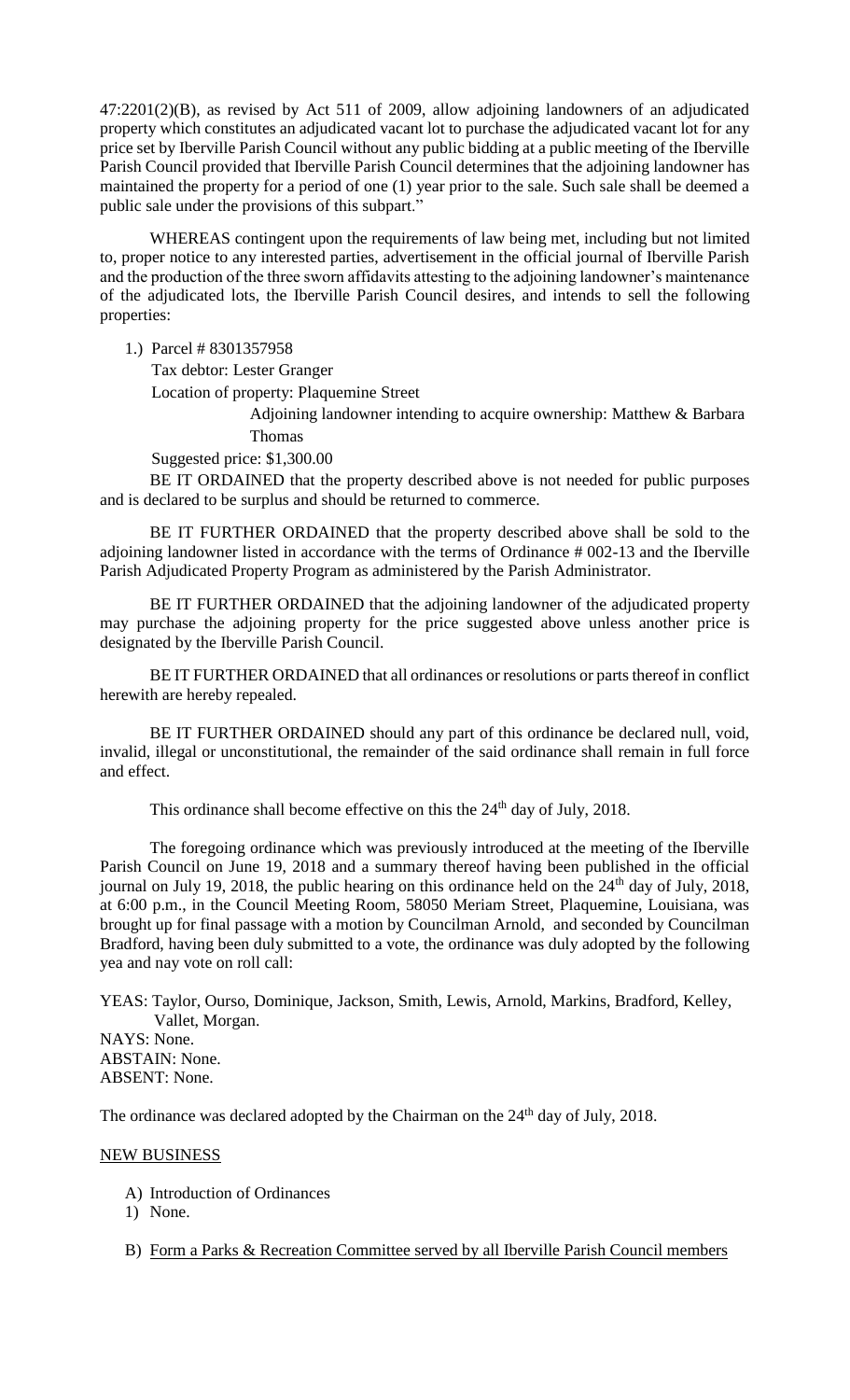Upon a motion by Councilwoman Lewis, and seconded by Councilman Ourso, it was moved to form a Parks & Recreation Committee served by all Iberville Parish Council members and to call a Special Meeting for Monday, July 30, 2018 to recommend an applicant for the future IPRD Director position, to the Parish Administration. The motion having been duly submitted to a vote was duly adopted by the following yea and nay votes on roll call:

YEAS: Taylor, Ourso, Dominique, Jackson, Smith, Lewis, Arnold, Markins, Bradford, Kelley, Vallet, Morgan.

NAYS: None. ABSTAIN: None. ABSENT: None.

The motion was declared adopted by the Chairman.

RESOLUTION COMMITTEE REPORT

None.

#### BOARDS AND COMMISSIONS REPORT

- A) Appointment of Brad Guerin to the Iberville Parish Planning Commission
- This agenda item was passed on due to a conflict of interest.

#### ADDENDUM

Upon a motion by Councilman Ourso, and seconded by Councilman Vallet, it was moved to go into addendum. The motion having been duly submitted to a vote was duly adopted by the following yea and nay votes on roll call:

YEAS: Taylor, Ourso, Dominique, Jackson, Smith, Lewis, Arnold, Markins, Bradford, Kelley, Vallet, Morgan.

NAYS: None. ABSTAIN: None. ABSENT: None.

The motion was declared adopted by the Chairman.

A) Consideration of a variance for Kenneth Hernandez (Planning Commission)

Mr. Court Bradford, representing John Dunlap Land Surveying, Inc., came before the Council summarizing the variance request for Kenneth Hernandez.

### **MOTION TO GRANT VARIANCE FOR KENNETH HERNANDEZ**

Upon a motion by Councilman Kelley, and seconded by Councilman Vallet, it was motioned to grant a variance for Kenneth Hernandez with the following conditions. As the lot size of the plat for Kenneth Hernandez is greater than 22,500 square feet and have a frontage of 125 feet or greater, the lots shall be approved for single family residential use and the method of sewage disposal may be by individual sewer system as approved by the Louisiana Department of Health and Hospitals. The plat map shall be resubmitted to the Planning Commission for further consideration of drainage, utilities and restrictive covenants, if any, to be proposed by the developer.

The motion having been duly submitted to a vote was duly adopted by the following yea and nay votes on roll call:

YEAS: Taylor, Ourso, Dominique, Jackson, Smith, Lewis, Arnold, Markins, Bradford, Kelley, Vallet, Morgan. NAYS: None. ABSTAIN: None. ABSENT: None.